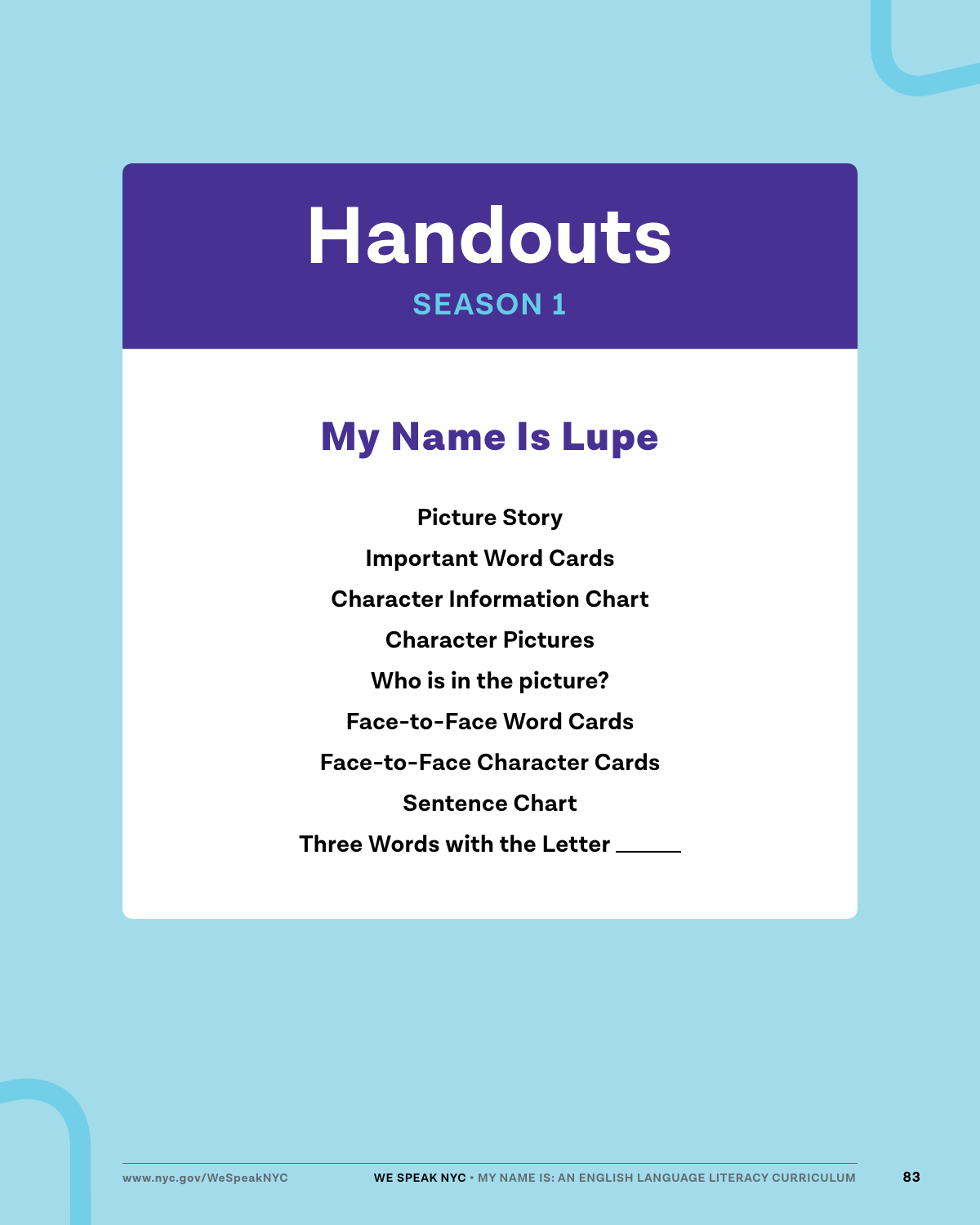#### Various Activities

## **Picture Story**



















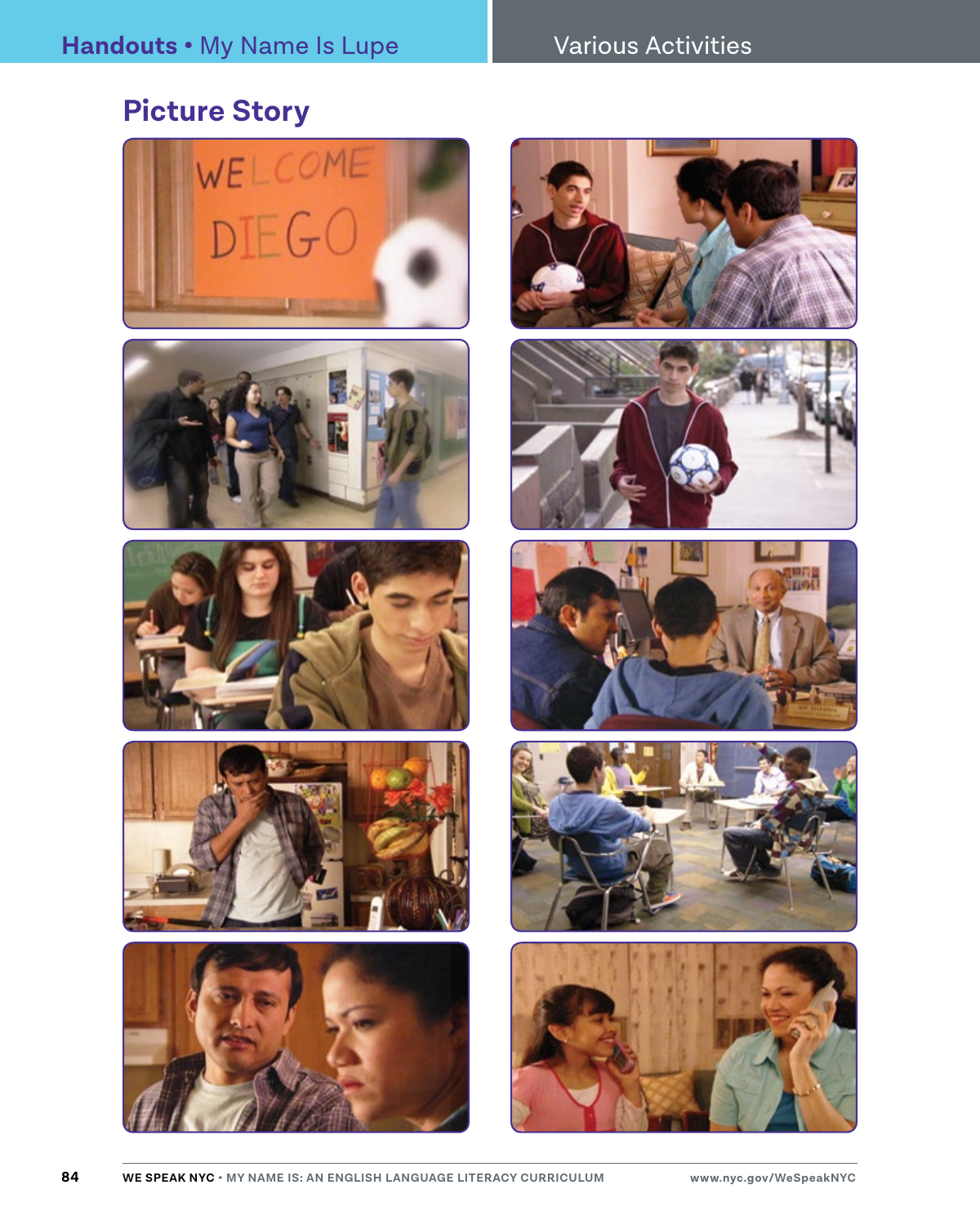### **Important Word Cards**

**Cut out these cards for Lesson Two, Activity B. (See activity steps.)** 

| advice    | encourage |
|-----------|-----------|
| afraid    | happy     |
| counselor | job       |
| decision  | school    |
| different |           |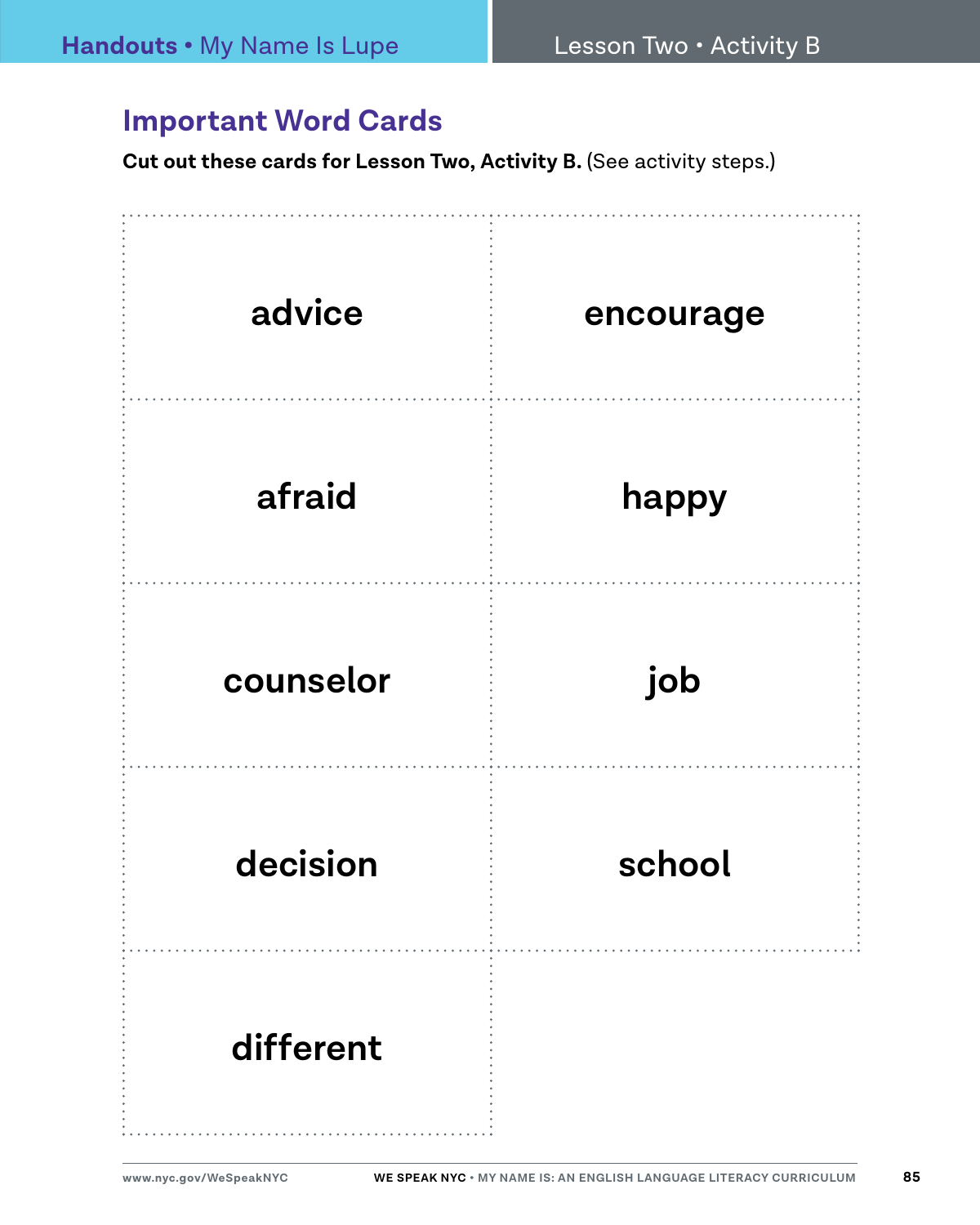#### **Character Information Chart**

| Name: | Jate: |
|-------|-------|
|       |       |

| <b>Name of Character</b><br>(in alphabetical order) | <b>Your Guess</b><br>about the Character |
|-----------------------------------------------------|------------------------------------------|
|                                                     |                                          |
|                                                     |                                          |
|                                                     |                                          |
|                                                     |                                          |
|                                                     |                                          |
|                                                     |                                          |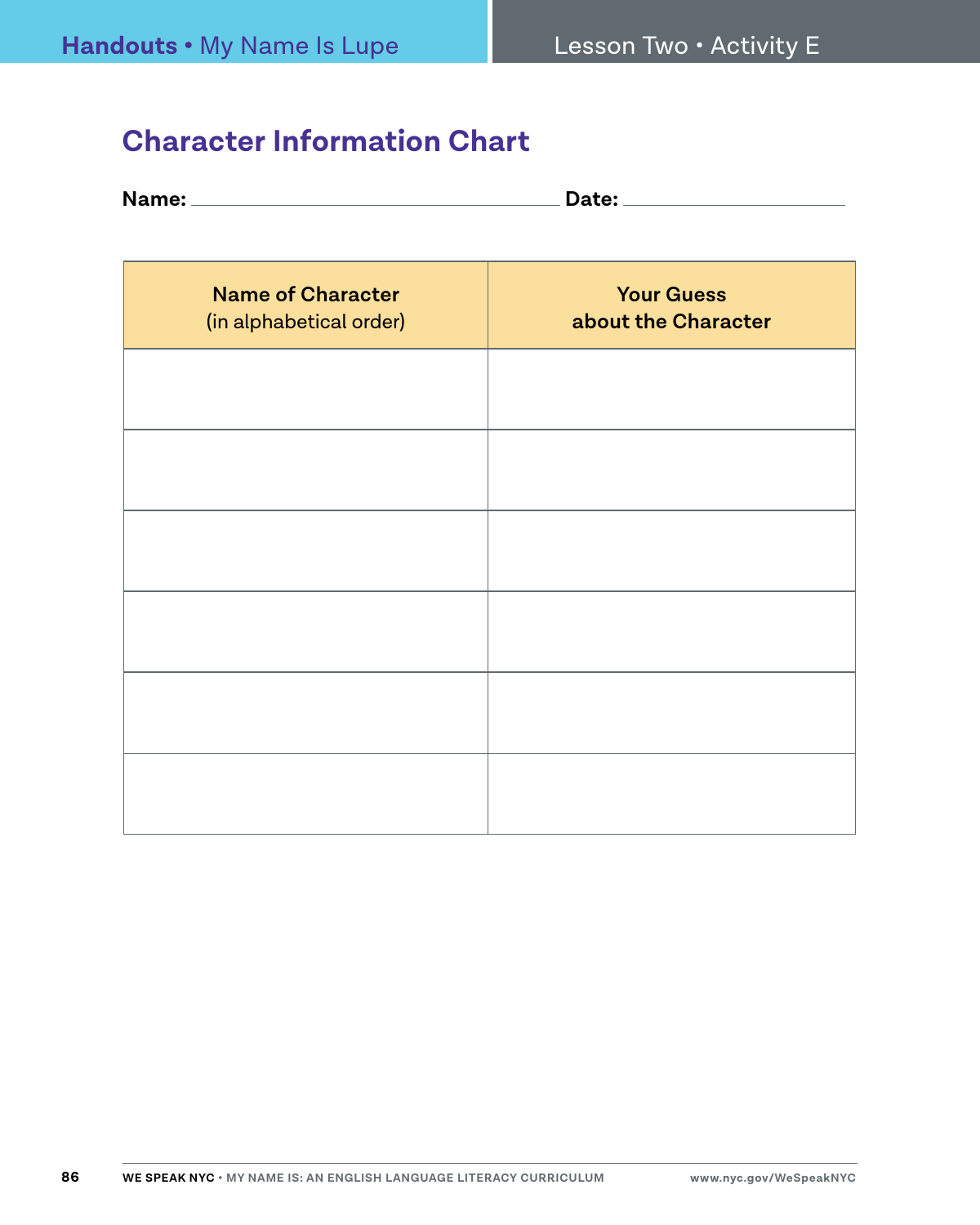#### **Character Pictures**

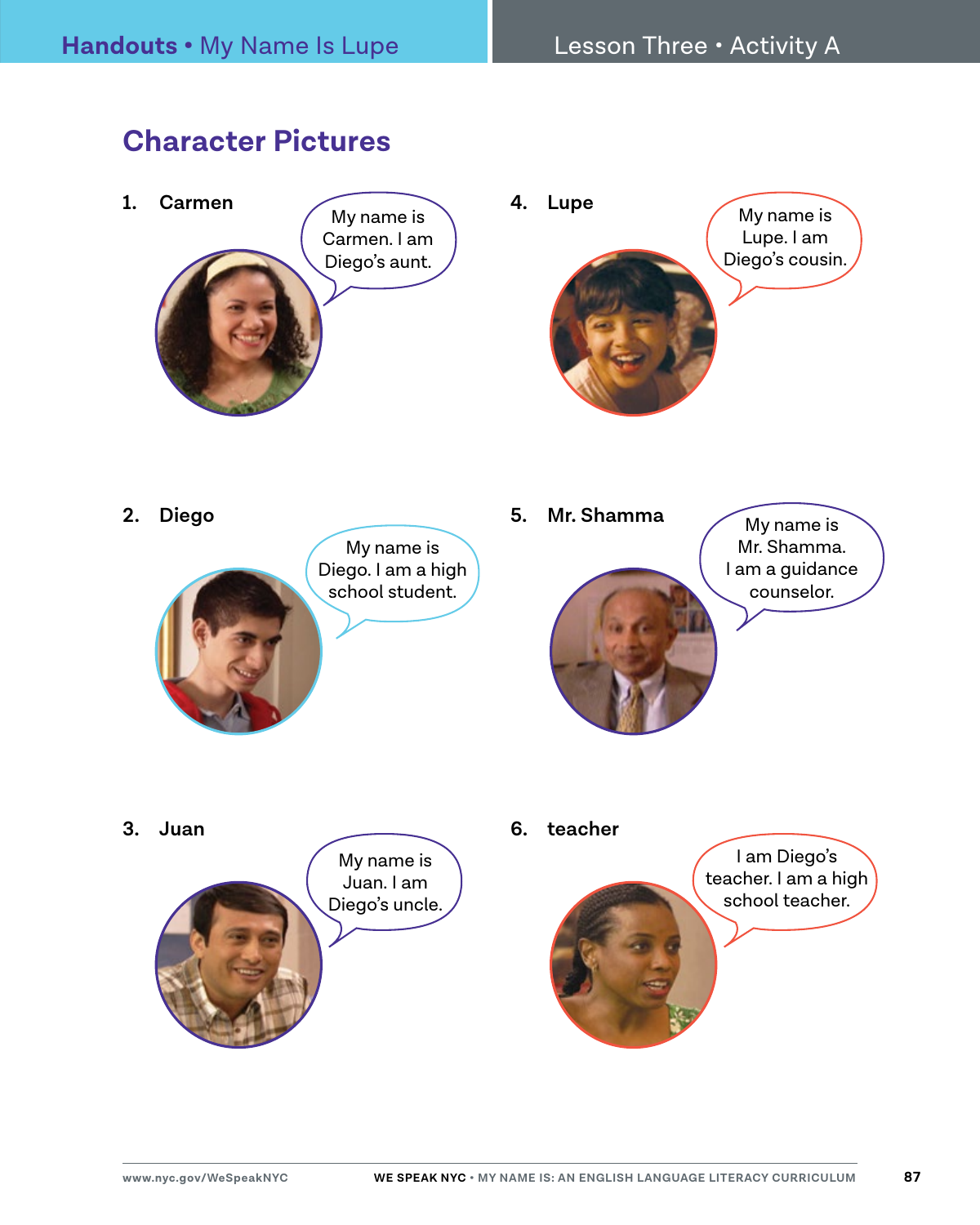#### **Who is in the picture?**

**Name:** 2008 2014 2022 2023 2024 2024 2022 2024 2022 2024 2022 2024 2022 2024 2022 2024 2022 2022 2024 2022 2024 2022 2022 2024 2022 2024 2022 2022 2024 2022 2024 2022 2022 2024 2022 2024 2022 2023 2024 2022 2023 2024 2022



**1. Who is in the picture? What is he doing?** Juan is in the picture. He is talking to Carmen.



**2. Who is in the picture?** 

**What is he doing?**



**3. Who is in the picture?** 

**What is he doing?**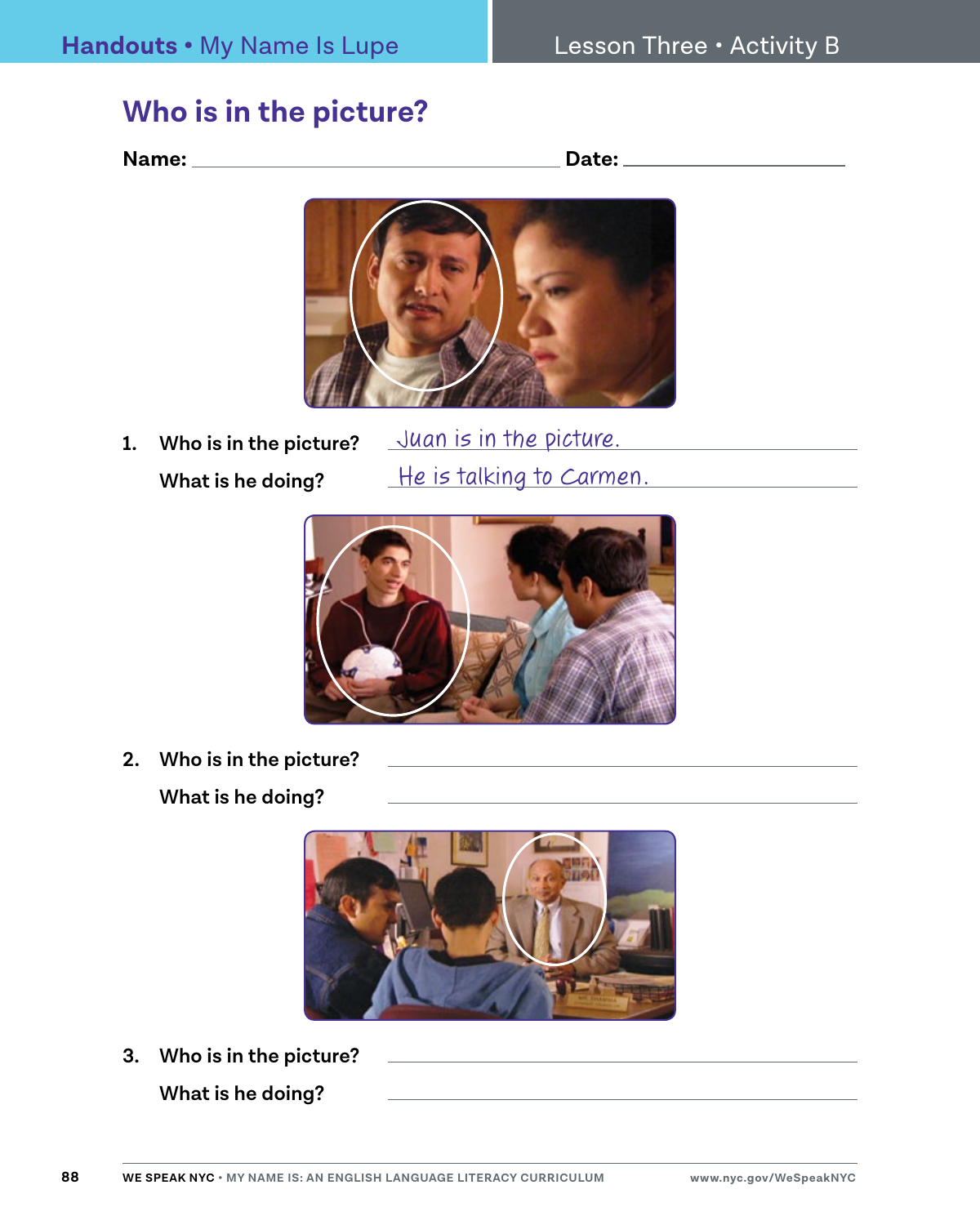

**4. Who is in the picture? What is he doing?**



**5. Who is in the picture? What is he doing?**



**6. Who is in the picture? What are they doing?**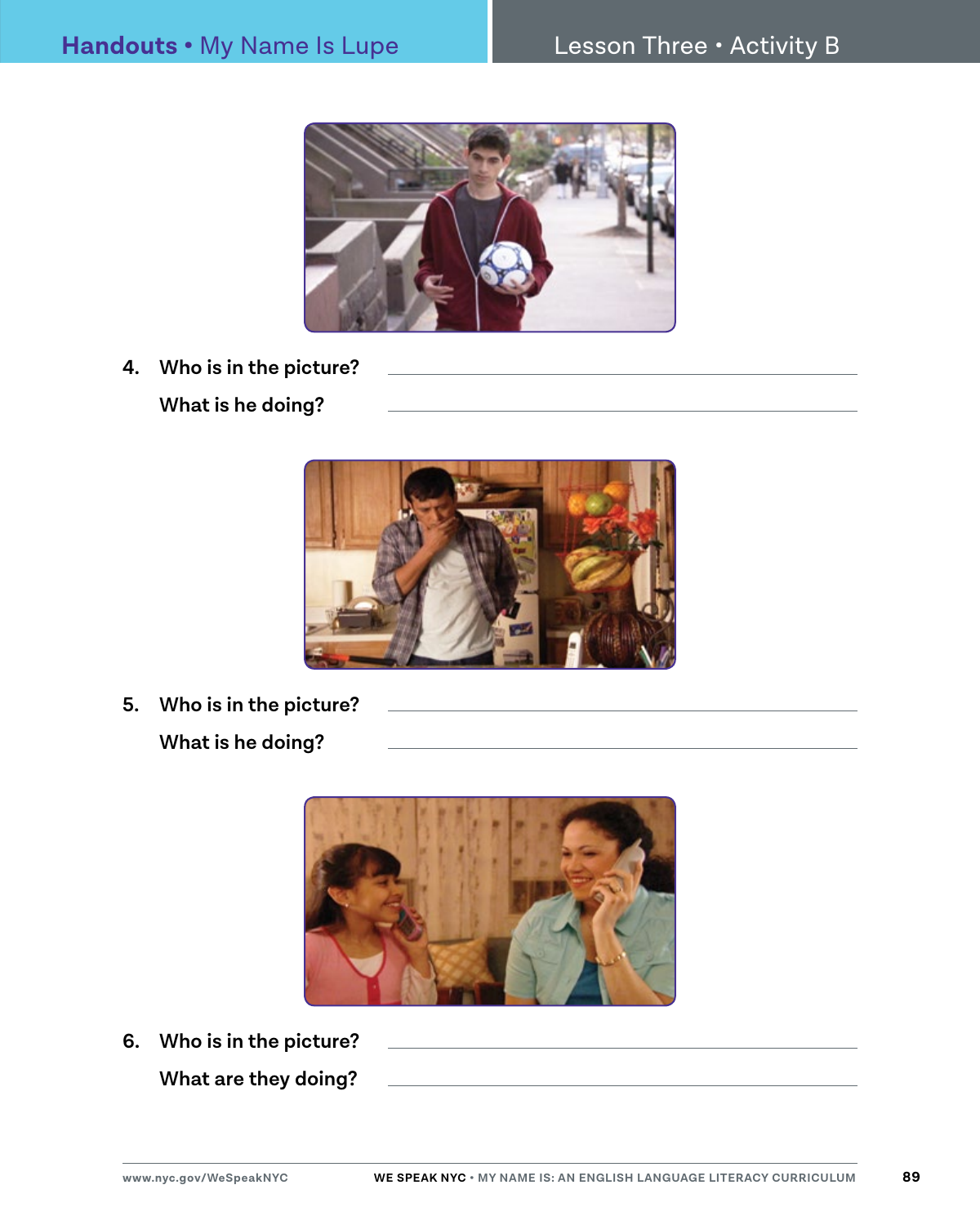#### **Face-to-Face Word Cards**

**Cut out these cards for Lesson Three, Activity C.** (See activity steps.)

| counselor<br>$\ddot{ }$  | encourage<br>different<br>decision<br>$\mathbf{a}$<br>က<br>4.                 | counselor<br>school<br>ລ່<br>$\ddot{ }$                        | afraid<br>$\ddot{\mathbf{c}}$    | advice<br>4.                   |
|--------------------------|-------------------------------------------------------------------------------|----------------------------------------------------------------|----------------------------------|--------------------------------|
| 1. school                | counselor<br>4. advice<br>afraid<br>$\mathbf{\dot{a}}$<br>$\ddot{\mathbf{c}}$ | encourage<br>different<br>$\overline{a}$<br>$\dot{\mathbf{v}}$ | happy<br>.<br>ო                  | 4. job                         |
| 1. different             | encourage<br>happy<br>4. job<br>$\ddot{\mathbf{c}}$<br>ລ່                     | advice<br>afraid<br>$\mathbf{a}$<br>$\ddot{ }$                 | counselor<br>$\ddot{\mathbf{c}}$ | decision<br>$\overline{\bf 4}$ |
| afraid<br>$\overline{a}$ | 3. counselor<br>4. decision<br>2. advice                                      | happy<br>$2.$ job<br>$\ddot{ }$                                | school<br>.<br>ო                 | 4. counselor                   |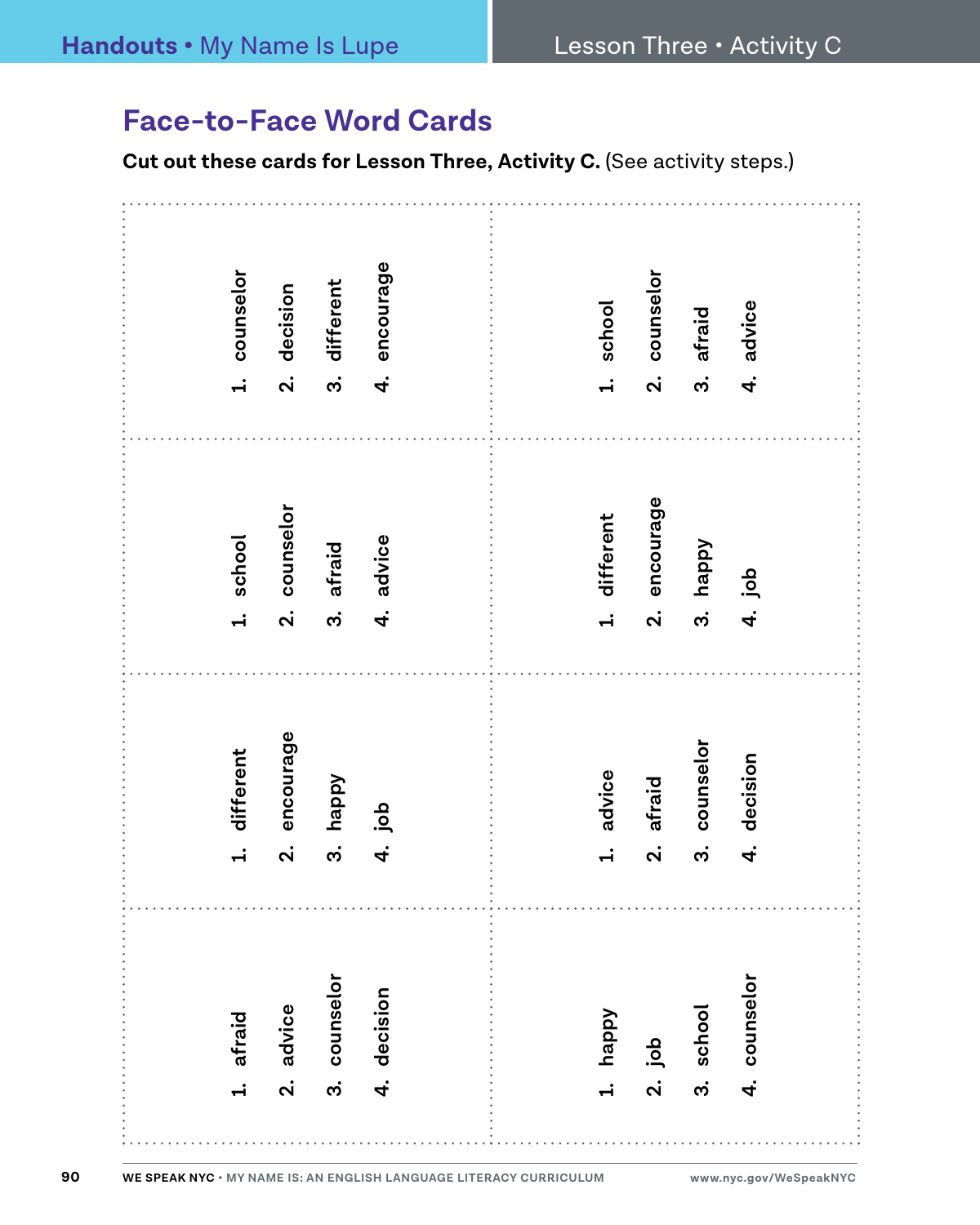#### **Face-to-Face Character Cards**

**Cut out these cards for Lesson Four, Activity B. (See activity steps.)** 

| Carmen             | Mr. Shamma          | Mr. Shamma         | Carmen             |
|--------------------|---------------------|--------------------|--------------------|
| Diego              | Carmen              | teacher            | Diego              |
| Lupe               | teacher             | Lupe               | Juan               |
| Juan               | Diego               | Juan               | Lupe               |
| $\dot{\mathbf{c}}$ | $\dot{a}$           | က                  | $\ddot{ }$         |
| 4.                 | $\ddot{\mathbf{v}}$ | $\dot{\mathbf{v}}$ | $\dot{\mathbf{c}}$ |
| $\dot{\mathbf{z}}$ | $\dot{4}$           | 4                  | $\vec{r}$          |
| $\ddot{ }$         | $\dot{\mathbf{c}}$  | $\div$             | $\dot{\mathbf{v}}$ |
| Mr. Shamma         | Juan                | Carmen             | Mr. Shamma         |
| $\div$             | $\dot{+}$           | $\div$             | $\dot{+}$          |
| Carmen             | Mr. Shamma          | Diego              | Carmen             |
| teacher            | Lupe                | Juan               | teacher            |
| $\dot{\mathbf{v}}$ | $\ddot{\mathbf{v}}$ | $\dot{\mathbf{v}}$ | $\dot{\mathbf{v}}$ |
| က                  | $\ddot{\mathbf{c}}$ | $\dot{\mathbf{c}}$ | က                  |
| Diego              | teacher             | Lupe               | Diego              |
| 4                  | 4                   | $\vec{r}$          | 4                  |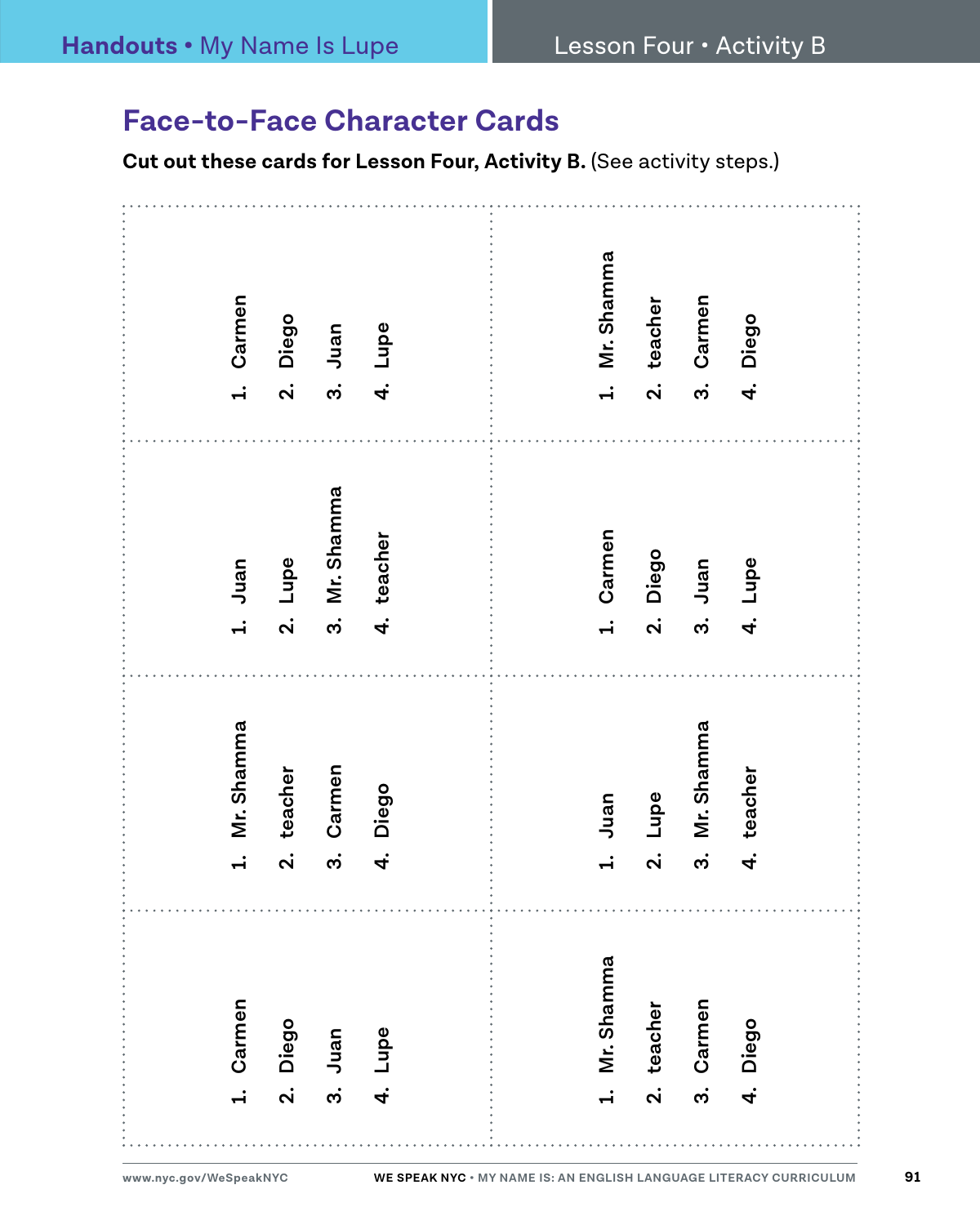#### **Sentence Chart**

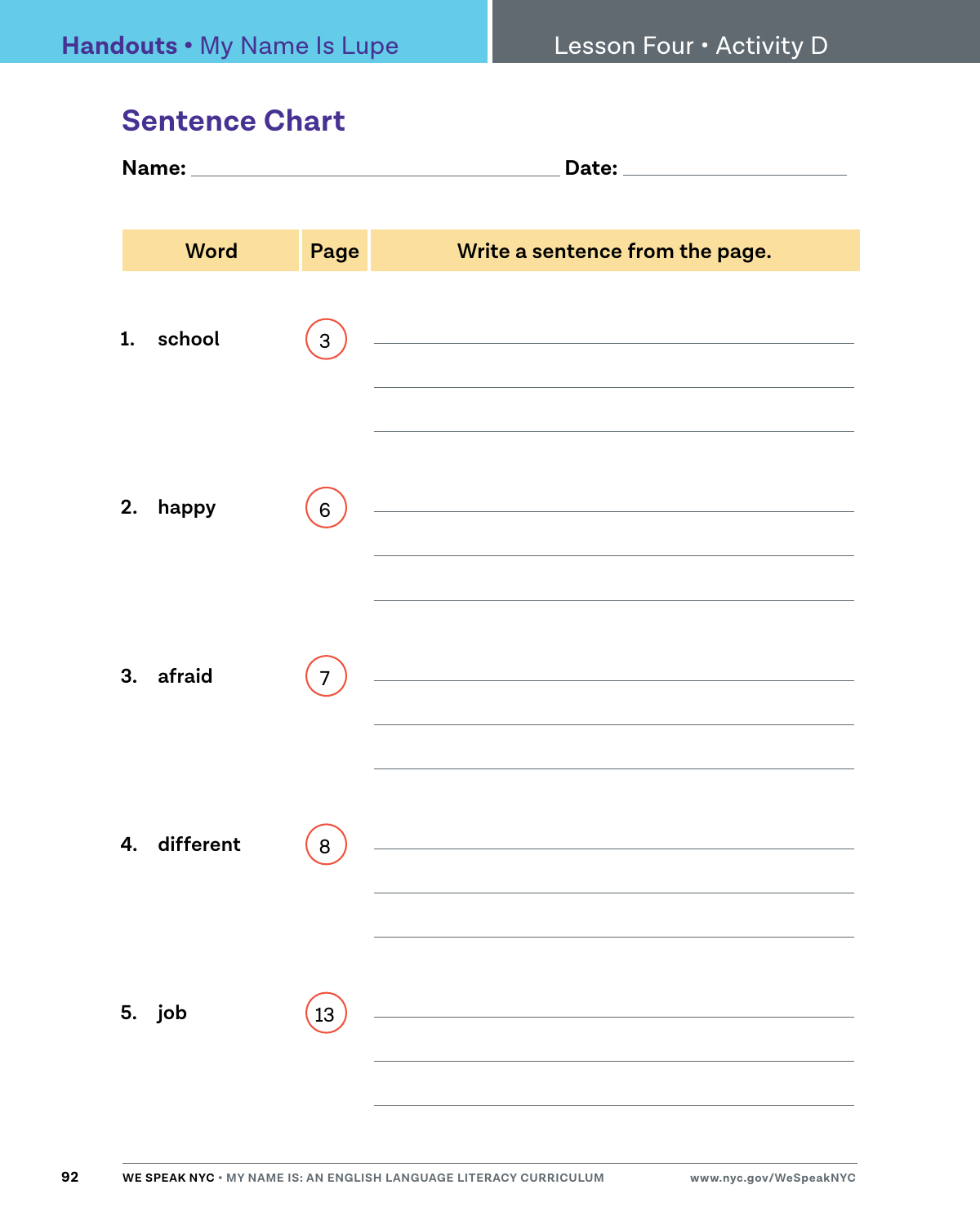|    | <b>Word</b> | Page   | Write a sentence from the page.                                                                                        |
|----|-------------|--------|------------------------------------------------------------------------------------------------------------------------|
| 6. | encourage   | $15\,$ | <u> 1980 - Johann Stein, marwolaethau a bhann an t-Albann an t-Albann an t-Albann an t-Albann an t-Albann an t-Alb</u> |
| 7. | decision    | 17     | <u> 1989 - Johann Barn, mars ann an t-Amhain Aonaich an t-Aonaich an t-Aonaich an t-Aonaich an t-Aonaich an t-Aon</u>  |
|    | 8. advice   | 20     | <u> 1989 - Johann Barbara, martxa alemaniar a</u>                                                                      |
| 9. | counselor   | 21     | <u> 1989 - Johann Barbara, martxa al</u>                                                                               |